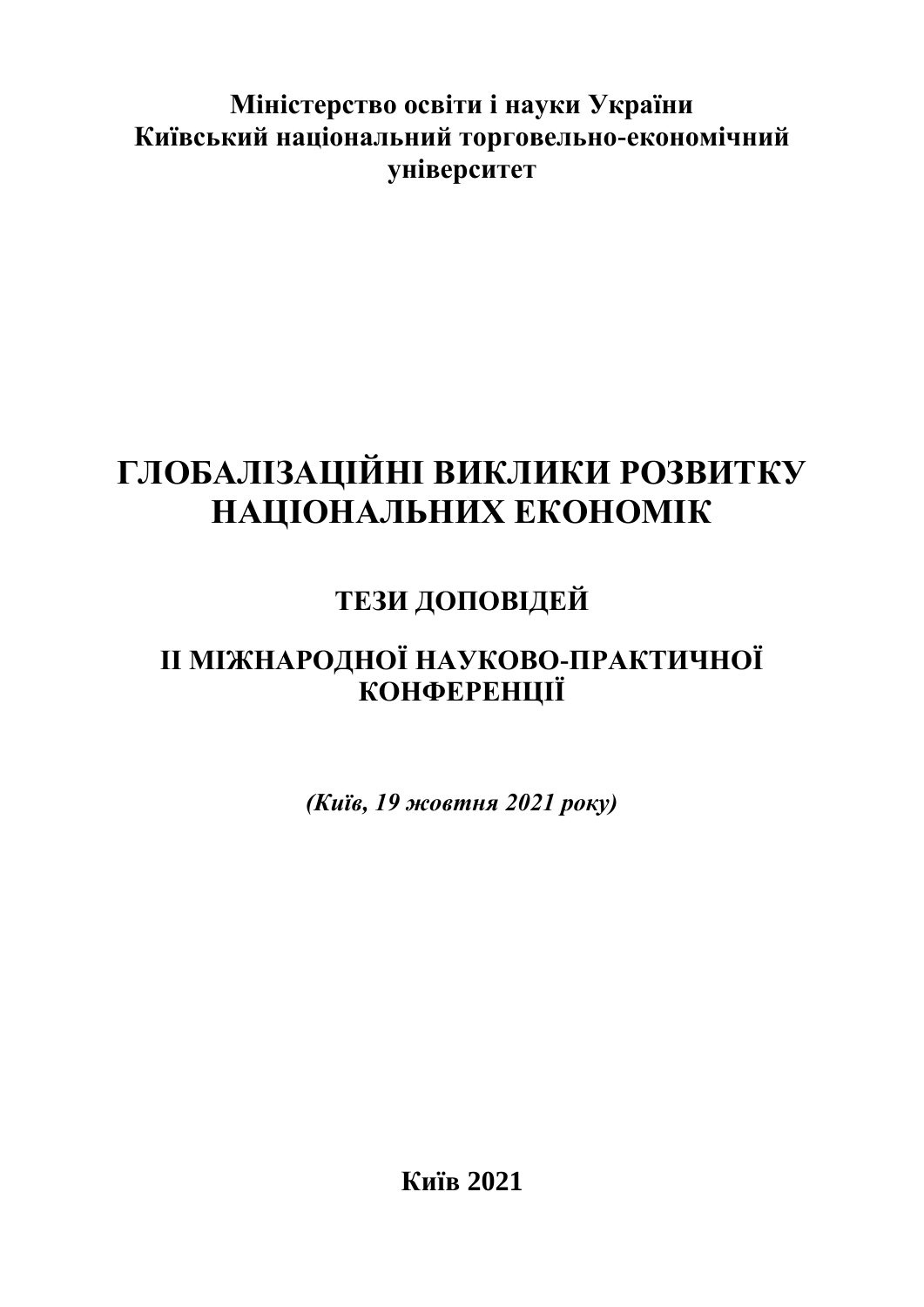#### **Розповсюдження і тиражування без офіційного дозволу КНТЕУ заборонено**

УДК 339.9 :330.341 Г 54

> **Глобалізаційні** виклики розвитку національних Г 54 економік : тези доповідей II Міжнар. наук.-практ. конф. (Київ, 19 жовтня 2021 р.) / відп. ред. А. А. Мазаракі. – Київ : Київ. нац. торг.-екон. ун-т, 2021. – 584 с. – Укр. та англ. мовами.

> > ISBN 978-966-918-019-3 DOI: http://doi.org/10.31617/k.knute.2021-10-19

У збірнику висвітлено актуальні питання захисту національних економічних інтересів, забезпечення стійкості національної економіки до сучасних загроз, розвиток внутрішнього ринку, формування та забезпечення ефективності механізмів і інститутів розвитку національної економіки в умовах глобальних ринкових трансформацій. Значну увагу приділено правовому регулюванню торговельно-економічних відносин, стратегічним векторам розвитку національних економік, питанням формування та реалізації фінансової політики, бюджетно-податкового регулювання, обліку та аудиту в умовах глобалізації економічних відносин. Науковий і практичний інтерес викликають питання розвитку туристичного, готельного та ресторанного бізнесу у постпандемічний період. Узагальнено погляди науковців щодо забезпечення інформаційної безпеки економічних систем, цифрової трасформації малого та середнього бізнесу, європейським цінностям глобального економічного простору.

У збірнику знайдуть корисну інформацію для подальших наукових досліджень практичні рекомендації щодо розвитку національних економік в умовах глобалізаційних викликів фахівці різних галузей економіки, державні службовці, наукові та науково-педагогічні працівники, здобувачі ступеня вищої освіти.

Матеріали друкуються в авторській редакції.

**УДК 339.9 :330.341**

**Редакційна колегія:** А. А. Мазаракі, відп. ред., д-р екон. наук, проф.; Н. В. Притульська, д-р техн. наук, проф.; С. В. Мельниченко, д-р екон. наук, проф.; В. М. Сай, канд. екон. наук, доц.; Н. І. Ведмідь, д-р екон. наук, проф.; Ю. А. Гончарова, канд. юрид. наук, доц.; Т. В. Канєва, канд. екон. наук, доц.; О. І. Міняйло, канд. екон. наук, доц.; В. А. Осика, д-р техн. наук, проф.; О. А. Харченко, канд. техн. наук, доц.

ISBN 978-966-918-019-3 © Київський національний торговельноекономічний університет, 2021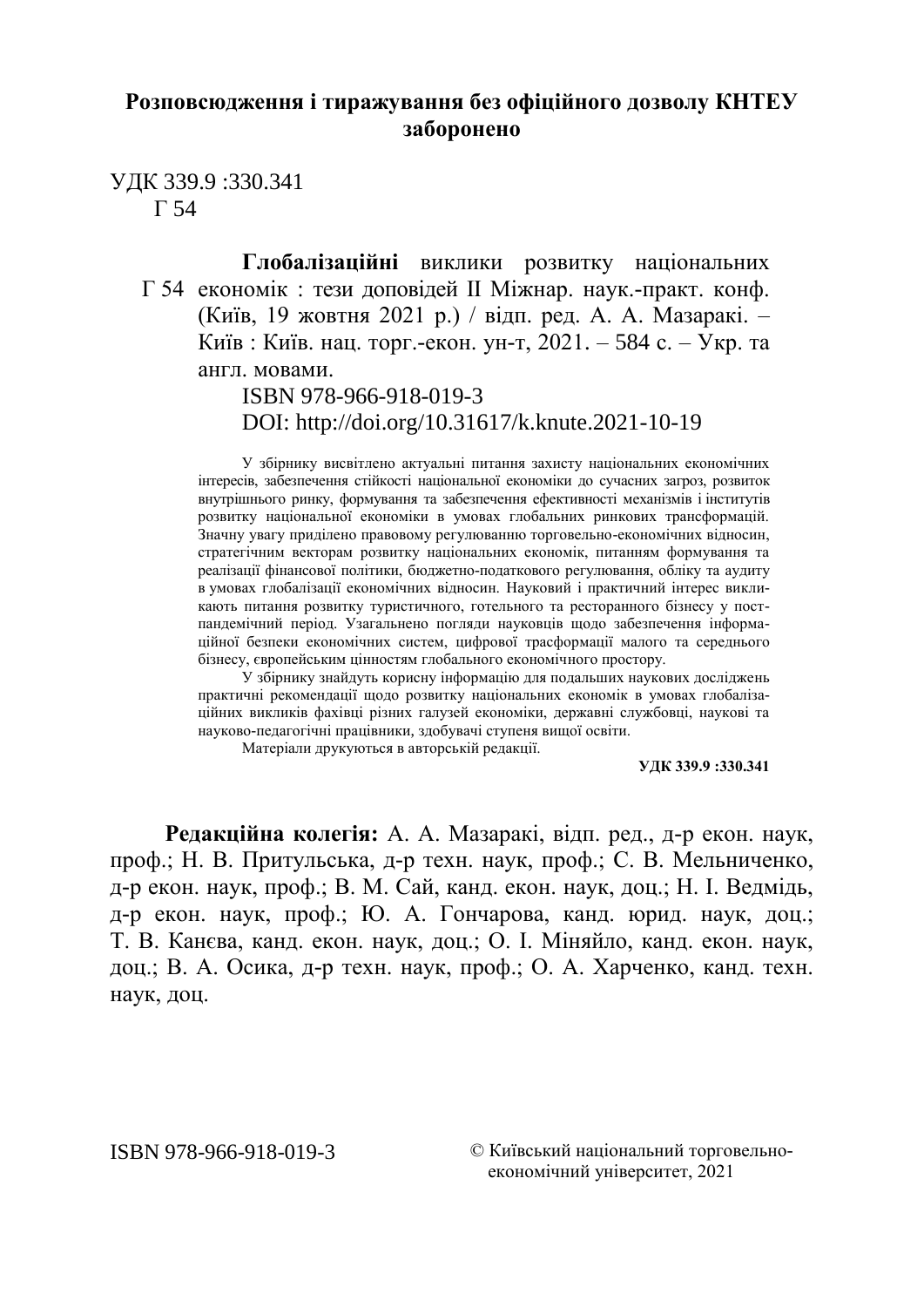| Беляева Н. С.                                                                                   |  |
|-------------------------------------------------------------------------------------------------|--|
| ВПЛИВ «ЗЕЛЕНОЇ» ЕКОНОМІКИ НА СИСТЕМУ                                                            |  |
|                                                                                                 |  |
| Бондаренко О. С.                                                                                |  |
| МАРКЕТИНГ В УМОВАХ РОЗВИТКУ ДЕМОКРАТИЧНОГО                                                      |  |
|                                                                                                 |  |
|                                                                                                 |  |
| Брюханова Г. В., Алданькова Г. В.                                                               |  |
| ВПЛИВ НАУКОВИХ РОЗВІДОК У СФЕРІ МАРКЕТИНГУ                                                      |  |
|                                                                                                 |  |
| Войнілович В. Є.                                                                                |  |
| ХОЛІСТИЧНИЙ МАРКЕТИНГ У ФЕШН-ІНДУСТРІЇ  320                                                     |  |
|                                                                                                 |  |
| Гамова <i>I. В.</i>                                                                             |  |
| СОЦІАЛЬНІ МЕДІА – ГОЛОВНИЙ КАНАЛ                                                                |  |
|                                                                                                 |  |
| Джулай М. В.                                                                                    |  |
| WELL-BEING ЯК СКЛАДОВА БРЕНДУ РОБОТОДАВЦЯ 325                                                   |  |
|                                                                                                 |  |
| Кульганік О. М.                                                                                 |  |
| ІННОВАЦІЙНІ НАПРЯМИ ПІДВИЩЕННЯ ЕФЕКТИВНОСТІ                                                     |  |
| РОЗВИТКУ ПЕРСОНАЛУ ПЕРЕРОБНИХ ПІДПРИЄМСТВ                                                       |  |
| У КОНТЕКСТІ ГЛОБАЛІЗАЦІЙНИХ ВИКЛИКІВ  328                                                       |  |
|                                                                                                 |  |
| Мельніченко О. І.<br>ФОРМУВАННЯ ПРОФЕСІЙНИХ КОМПЕТЕНТНОСТЕЙ                                     |  |
|                                                                                                 |  |
|                                                                                                 |  |
| <b>Монтрін І. І.</b>                                                                            |  |
| МАРКЕТИНГОВІ КОМУНІКАЦІЇ ЯК ІНСТРУМЕНТ                                                          |  |
| ФОРМУВАННЯ ІМІДЖУ КОМПАНІЇ НА ПРОМИСЛОВОМУ                                                      |  |
|                                                                                                 |  |
|                                                                                                 |  |
| Polishchuk I. I., Hromova O. Y., Dovhan Yu. V.<br>LOGISTICS AND MARKETING SUPPORT OF THE GLOBAL |  |
|                                                                                                 |  |
|                                                                                                 |  |
| Рижаков Е. В.                                                                                   |  |
| РЕКЛАМА В УМОВАХ СВІТОВОЇ ПАНДЕМІЇ  340                                                         |  |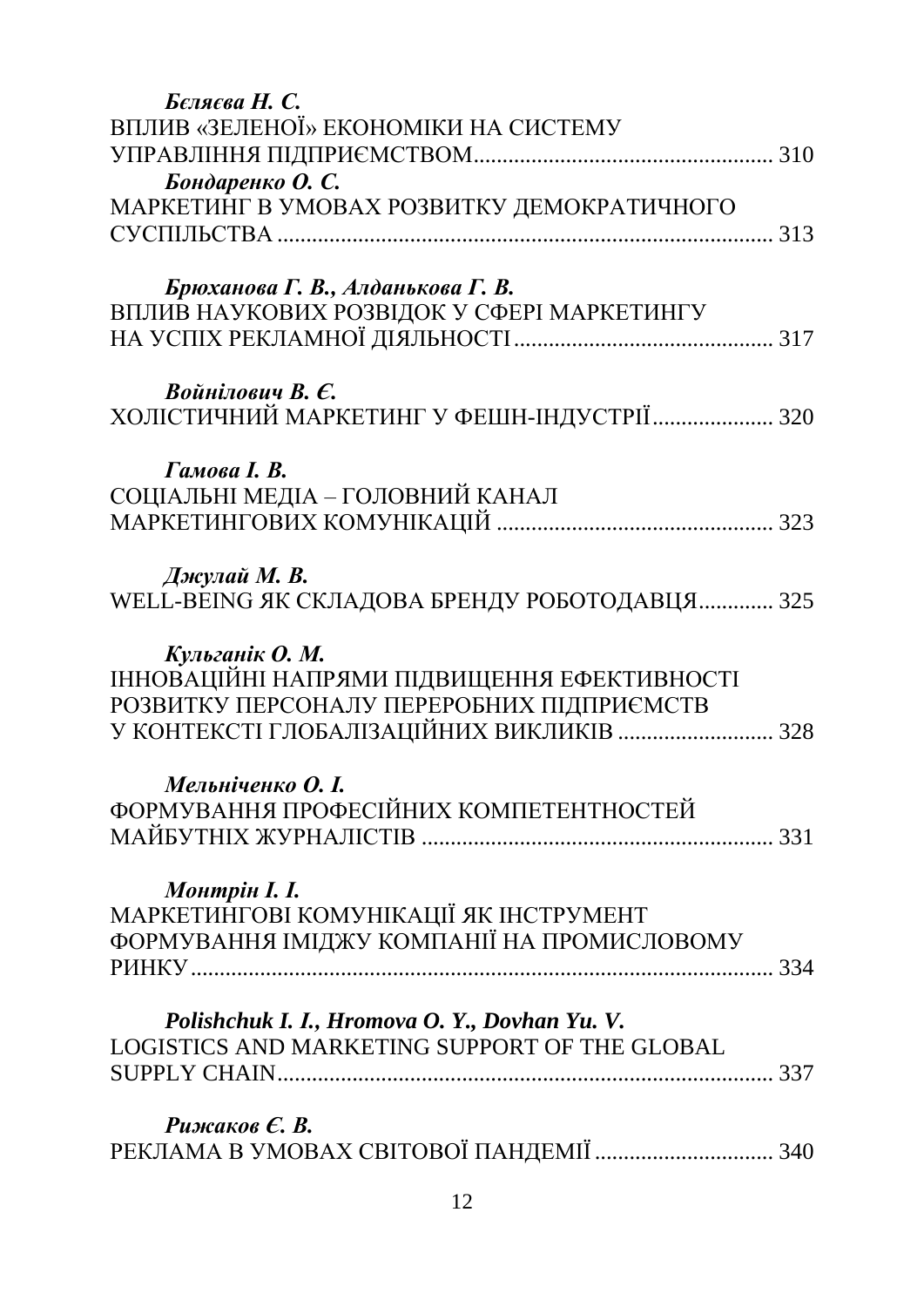[20підприємства.pdf](http://www.repository.hneu.edu.ua/bitstream/123456789/19377/1/Слюсарєва%20Л.А.%2C%20Костіна%20О.М.%20Удосконалення%20комунікаційної%20політики%20підприємства.pdf) (дата звернення: 10.09.2021)

3. Башинська І.О. Відмінності промислового ринку від споживчого з точки зору маркетингових комунікацій. URL: [http://www.](http://www.economy.nayka.com.ua/?op=1&z=1574) [economy.nayka.com.ua/?op=1&z=1574](http://www.economy.nayka.com.ua/?op=1&z=1574) (дата звернення: 10.09.2021).

4. Діброва Т.Г., Гараніна І.І. Формування іміджу компанії допоміжними засобами маркетингових комунікацій // Економічний вісник НТУУ «КПІ» : збірник наукових праць. – 2011. – № 8. – С. 341–345.

5. Діброва Т. Г. Комунікативні аспекти управління торговою маркою як засіб формування іміджу марочного товару / Т. Г. Діброва // Маркетинг в Україні. – 2000. – № 4. – С. 24–26.

#### **Polishchuk I. І.,**

*Associate Professor, Doctor of Economic Sciences, Head of the Marketing and Advertising Department, Vinnytsia Institute of Trade and Economics of KNUTE* **Hromova O. Y.,** 

*Associate Professor, Doctor of Economic Sciences, Associate Professor of the Marketing and Advertising Department, Vinnytsia Institute of Trade and Economics of KNUTE*

#### **Dovhan Yu. V.,**

*Candidate of Economics Sciences, Senior Lecturer of the Marketing and Advertising Department, Vinnytsia Institute of Trade and Economics of KNUTE*

#### **LOGISTICS AND MARKETING SUPPORT OF THE GLOBAL SUPPLY CHAIN**

Favorable natural and climatic conditions of Ukraine, profitable logistics location of oil and fat Ukrainian companies and availability of the stable raw material base for production have provided opportunities for the formation of competitive advantages. These benefits are not entirely sustainable, as in most cases they involve cheap labor, low prices for oilseeds and products of its primary processing. Gained competitive advantages in the global oil and fat market, stable growing global demand and export orientation in the main segments of oil and fat products allow domestic companies to feel confident in the market. However, the global situation in the oil and fat market, consumer preferences and tastes in the world are changing dynamically and pose new challenges to companies that can be addressed by gaining more sustainable competitive advantages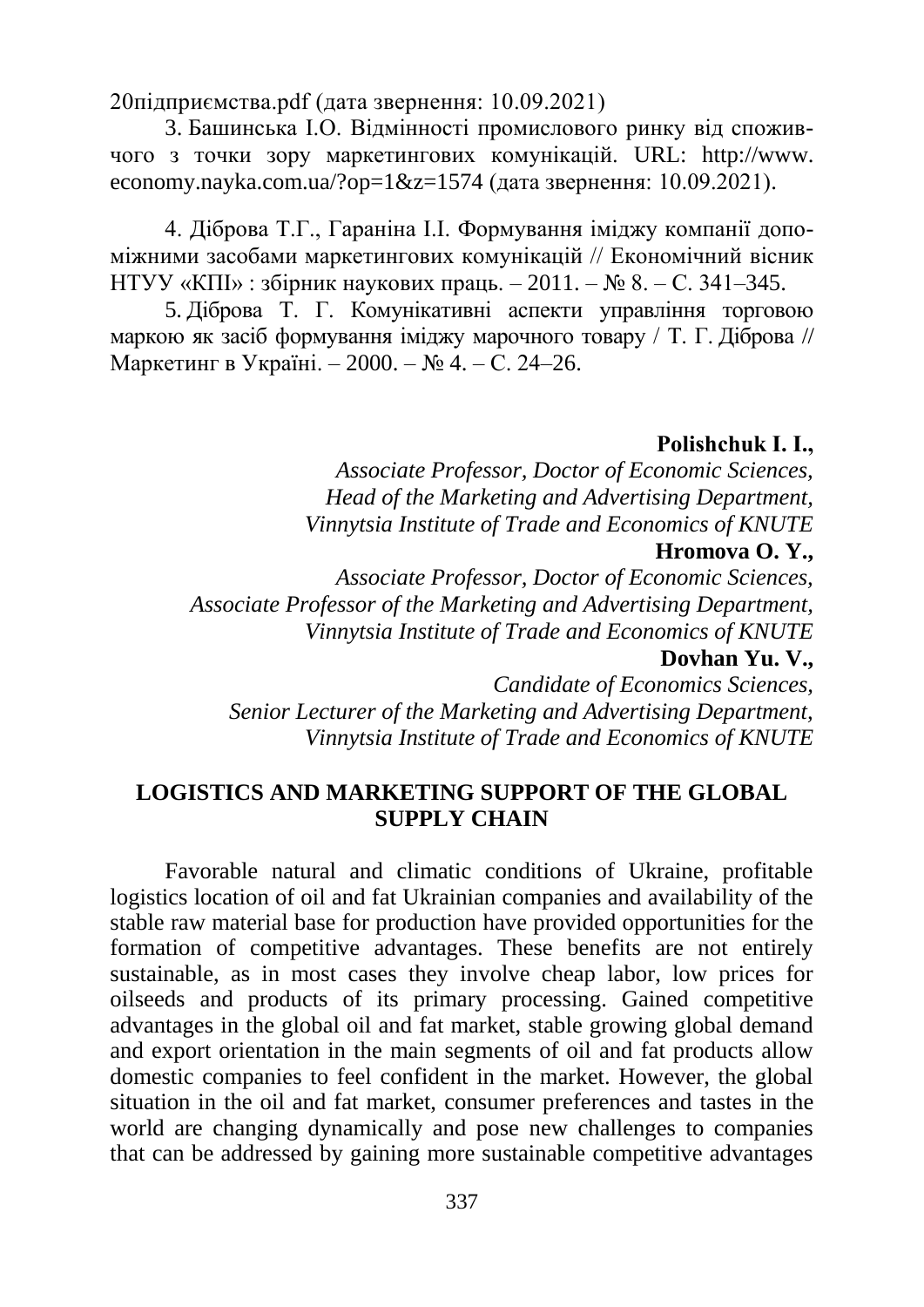than those already gained due to the marketing- and logistics-oriented approaches to business activity.

Logistics and marketing are usually concerned with satisfying the customers' needs and wants, respectively through their supply and demand functions in a marketing channel. Logistics-marketing integration on the one hand, focuses on customer satisfaction emphasizing marketing activities concerning those related to product, price, promotion and distribution (place) supported by logistics. On the other hand, it provides acceptable level of profit by reducing logistic costs. Indeed, customer service has been recognized as the key link between logistics and marketing [1]. The logistics activity may be dependent on marketing activity in a marketing channel and the satisfaction of supply and the satisfaction of demand of customers' needs and wants have to be coordinated and synchronized in order to achieve customer value proposition in the global food market.

Fundamental reasons justifying the need for the integration process between logistics and marketing and supporting this process could be [2]:

– a growth of market differentiation (differentiation of customers' needs and preferences, individualization of market segments, products' diversification, etc.);

– growing competition in scope of the level and quality of services and customer service (a growth of demands in scope of additional benefits and usefulness connected with purchasing and sales of goods);

– a shorter product life-cycle;

– tendencies related to concentration in trade, creating and developing of new distribution channels;

– integration of economic processes and decisive processes (using of synergy in micro- and macro scale);

– a growth of new technology in the sphere of goods and information flow, promotion, sales, etc.:

– a growth of entrepreneurship and innovativeness and economic activities in the market;

– integration and globalization of markets.

Logistics and marketing are defined as the main orientations of management in a company and interpreted in the real sense as significant spheres of functional and integrated processes in a company.

The global market for oil and fat products has changed significantly in recent decades. Key drivers of changes are a growing demand and innovative diversification of the approaches of oil and fat feedstock consumption in the food and other industries as well as its utilization as a new energy resource.

In the current conditions of the economic development and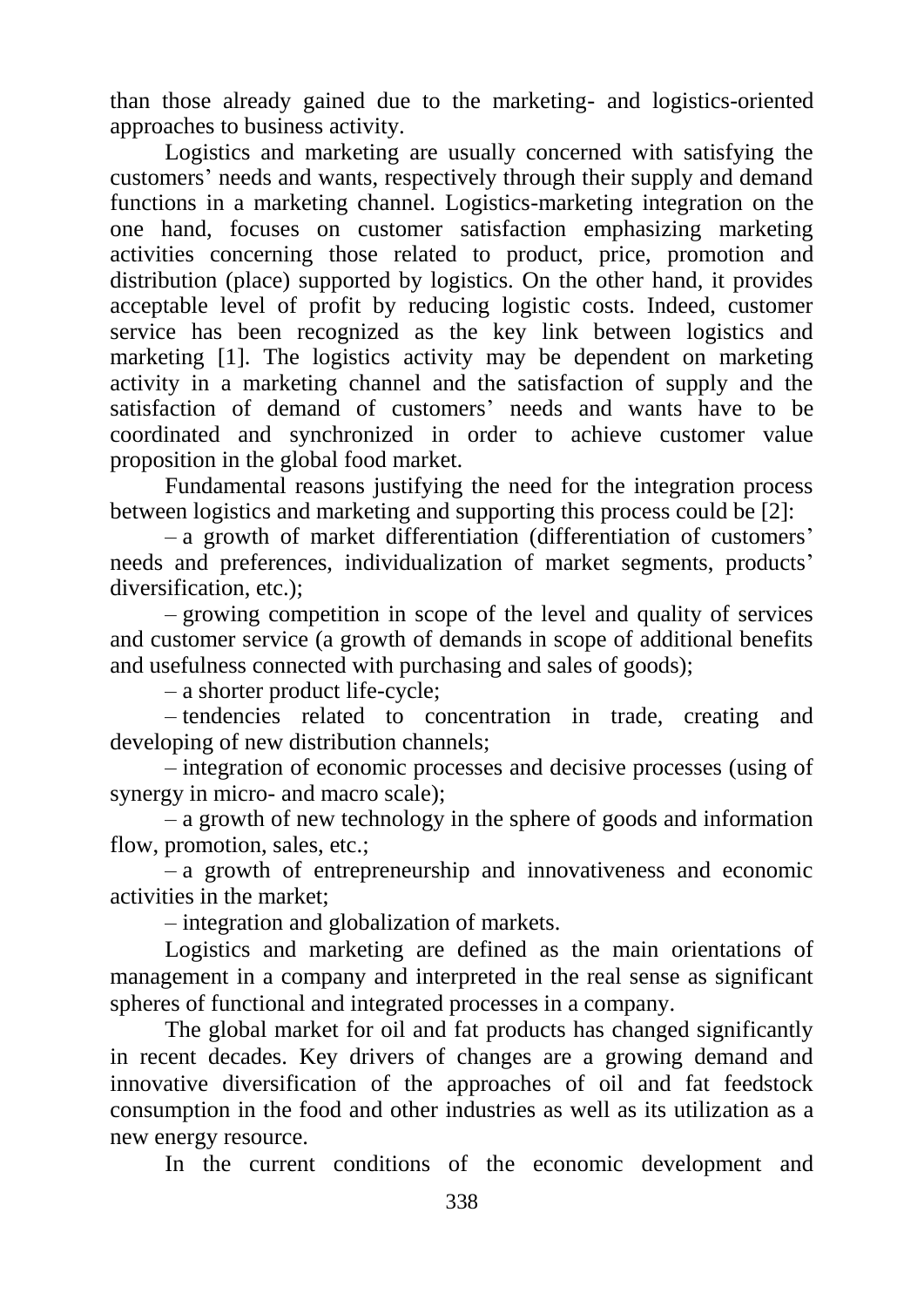globalization, the Ukrainian oil and fat enterprises of the food industry face challenges related to the formation of effective marketing and logistics strategies in order to ensure competitiveness in the domestic and global markets.

The market for oil and fat products is a part of the overall food market. The marketing approach to the definition of the food market assumes that the market and commercial activities of the entities providing the supply should meet the needs of potential and actual consumers of agrifood products (or subjects of demand), i.e. be based on the marketing and logistics concepts.

One of the possible directions of effective consideration of the above-mentioned challenges is the logistization of the marketing activity of oil and fat enterprises of Ukraine's food industry and the use of integrated marketing logistics [3–5].

The export supply chain of oil and fat products includes economic interests of business entities that develop varieties of oil and fat seeds, machinery and technology, supply of resources, production of raw materials, processing, storage and transportation, etc. A key position in the supply chain is occupied by the consumer. The success of the marketing and logistics strategies of the enterprise depends on the degree of consideration of the interests of the stakeholders of supply chain of oil and fat products and the individuals, communities, society and the state.

Current trends towards the increase in the global demand for vegetable oil and fats on the market require from the domestic enterprises of the oil and fat subcomplex the adjustment of their individual marketing and logistics strategies.

Formation of sustainable competitive advantages of oil and fat companies in the global supply chains is possible through the development of marketing-mix that will include marketing and logistics components. The most effective results for the enterprise are provided by the use of marketing management and logistics concepts that are oriented at identifying and meeting consumer demand as well as consideration of the interests of all other stakeholders in the supply chain of oil and fat products, the individual, community and society, i.e. modern concept of integrated marketing logistics.

#### **References**

1. Coyle J.J, Bardi E.J., Langley C.J. The management of business logistics : a supply chain perspective. 7th ed. Mason, Ohio : South-Western/Thomson Learning, 2003. 707 p.

2. Pilarczyk B., Mruk H., Sojkin B., Szulce H. Podstawy marketingu.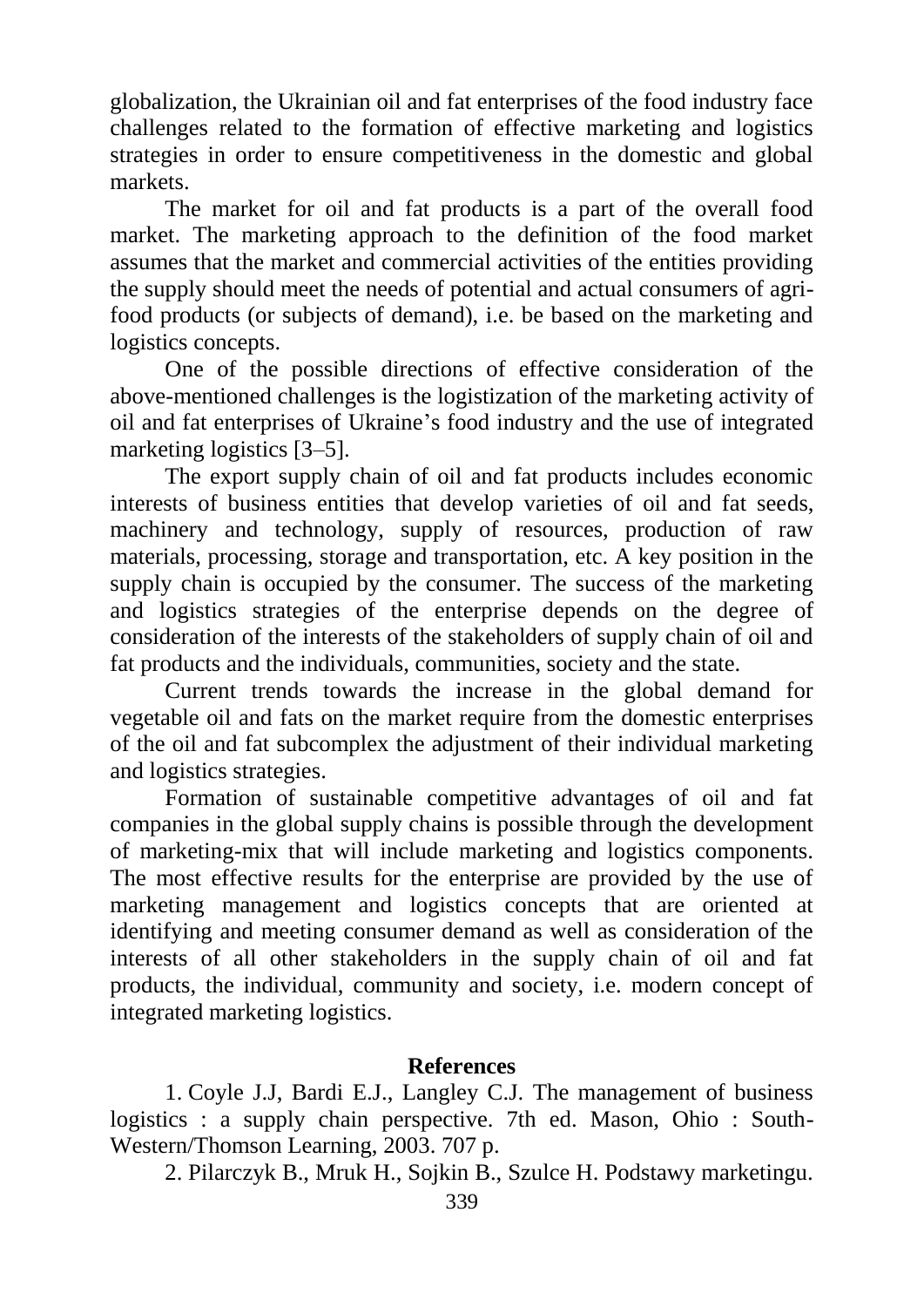Poznan : Wydawnictwo Akademii Ekonomicznej, 1999. 349 p.

3. Gonchar О., Zamkova N., Polishchuk I., Dovhan Y., Sokolovska V. Oil and Fat Business of Ukraine: Marketing Orientation for Achieving Competitive Advantages. *European Journal of Sustainable Development.* 2020. Vol. 9. № 4. P. 261–272. Doi: 10.14207/ejsd.2020.v9n4p261.

4. Поліщук І.І., Довгань Ю.В. Маркетингові аспекти управління олійно-жировими підприємствами. *Вісник Херсонського національного технічного університету*. 2020. № 2 (73). С. 93–100. Doi: 10.35546/kntu2078-4481.2020.2.12.

5. Довгань Ю.В. Формування маркетингової стратегії просування інноваційних рослинних харчових олій. *Економіка та держава.* 2020. № 1. С. 126–131. Doi: 10.32702/2306-6806.2020.1.126.

#### **Рижаков Є. В.,**

*аспірант кафедри маркетингу, Київський національний торговельно-економічний університет*

### **РЕКЛАМА В УМОВАХ СВІТОВОЇ ПАНДЕМІЇ**

На початку 2020 року ситуація в українських медіа була оптимістичною, бізнес збільшував рекламні бюджети, а агенції доповідали про зростання залученої аудиторії. За даними «Детектор медіа», у 2020 році порівняно з 2019, загальний ринок реклами повинен був зрости на 18% до 28 млрд 443 млн грн. За видами реклами прогнозували таке зростання: +31% в Інтернет-рекламі, +13-17% у рекламі на телебаченні, +13,5% для преси, +15-17% для радіореклами, +15% у зовнішній рекламі [1]. Ці прогнози виявились занадто оптимістичними, головним чином через неможливість врахувати непередбачувані зміни у 2020 році.

З другого кварталу 2020 року пандемія COVID-19 почала впливати на повсякденне життя українців. Багато людей частково або повністю залишились без роботи, особливо це стосувалось робітників, задіяних у сфері громадського харчування, обслуговування, культури, туризму, транспорту та навіть освіти. Цілі домогосподарства вимушені були перебувати вдома без можливості відвідати родичів та друзів. Вводились обмеження на пересування, була лімітована можливість роботи багатьох підприємств. У сукупності ці фактори змістили фокус багатьох споживачів: скоротились витрати на одяг, розваги, відпочинок, кафе та ресторани, косметику, але зросли на продукти та предмети для дому, також окреме місце посіли імпульсивні та сплановані покупки в Інтернеті через недоступність інших місць